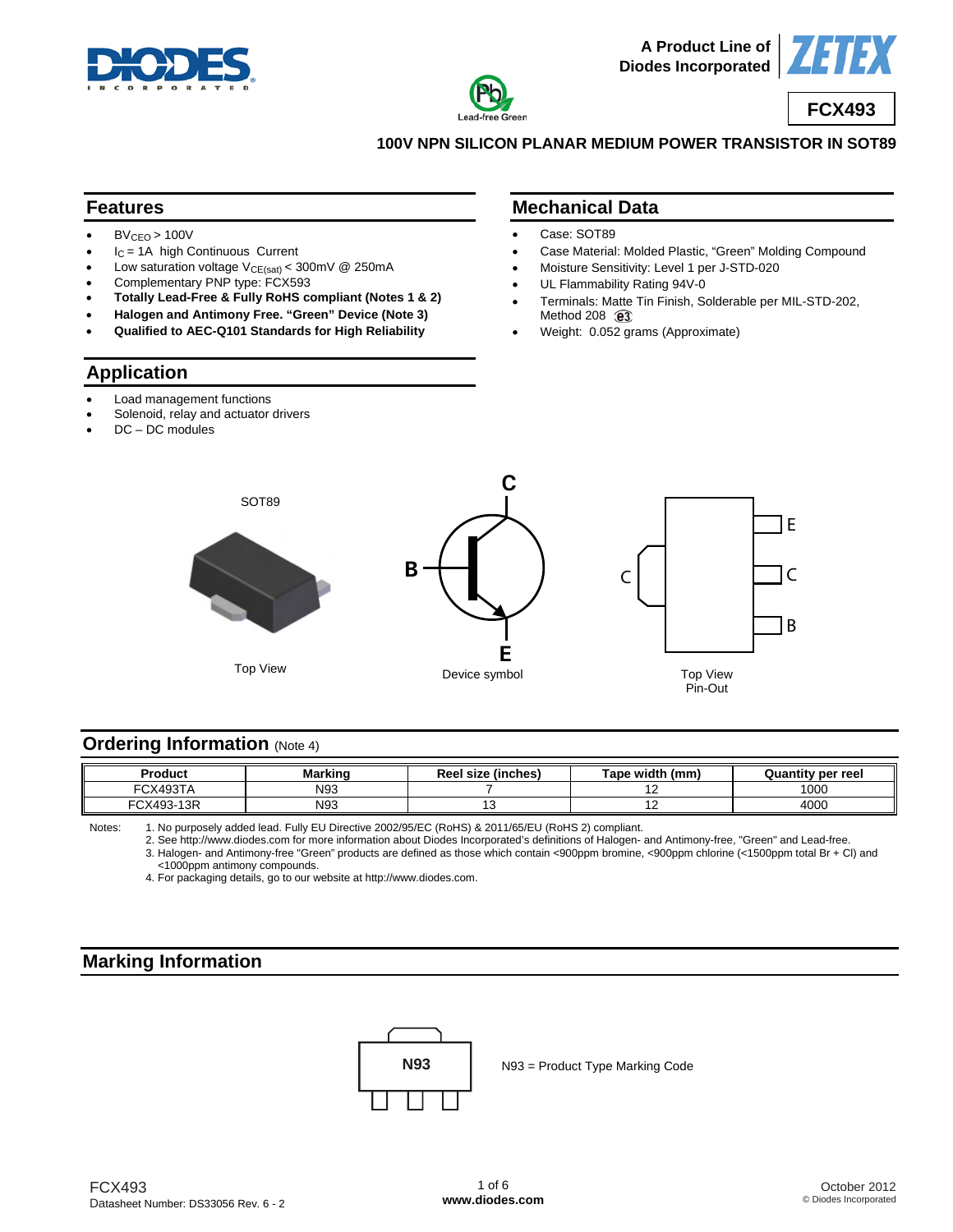



#### **Maximum Ratings** (@TA = +25°C, unless otherwise specified.)

| <b>Characteristic</b>        | Symbol                 | Value | Unit |
|------------------------------|------------------------|-------|------|
| Collector-Base Voltage       | <b>V<sub>CВО</sub></b> | 120   |      |
| Collector-Emitter Voltage    | <b>V<sub>CEO</sub></b> | 100   |      |
| Emitter-Base Voltage         | <b>VEBO</b>            |       |      |
| Continuous Collector Current |                        |       |      |
| <b>Peak Pulse Current</b>    | <b>ICM</b>             |       |      |
| Continuous Base Current      | IB.                    | 200   | mA   |

## **Thermal Characteristics** (@TA = +25°C, unless otherwise specified.)

| <b>Characteristic</b>                                | <b>Symbol</b>     | Value           | Unit          |
|------------------------------------------------------|-------------------|-----------------|---------------|
| Collector Power Dissipation (Note 5)                 |                   |                 |               |
| Thermal Resistance, Junction to Ambient Air (Note 5) | $R_{0,IA}$        | 125             | °C/W          |
| Thermal Resistance, Junction to Leads (Note 6)       | $R_{0,\text{JL}}$ | 10.01           | $\degree$ C/W |
| Operating and Storage Temperature Range              | J. I STG          | $-65$ to $+150$ | $\sim$        |

Notes: 5. For the device mounted on 15mm x 15mm x 1.6mm FR4 PCB with high coverage of single sided 1oz copper, in still air conditions. 6. Thermal resistance from junction to solder-point (on the exposed collector pad).

# **Thermal Characteristics and Derating Information**

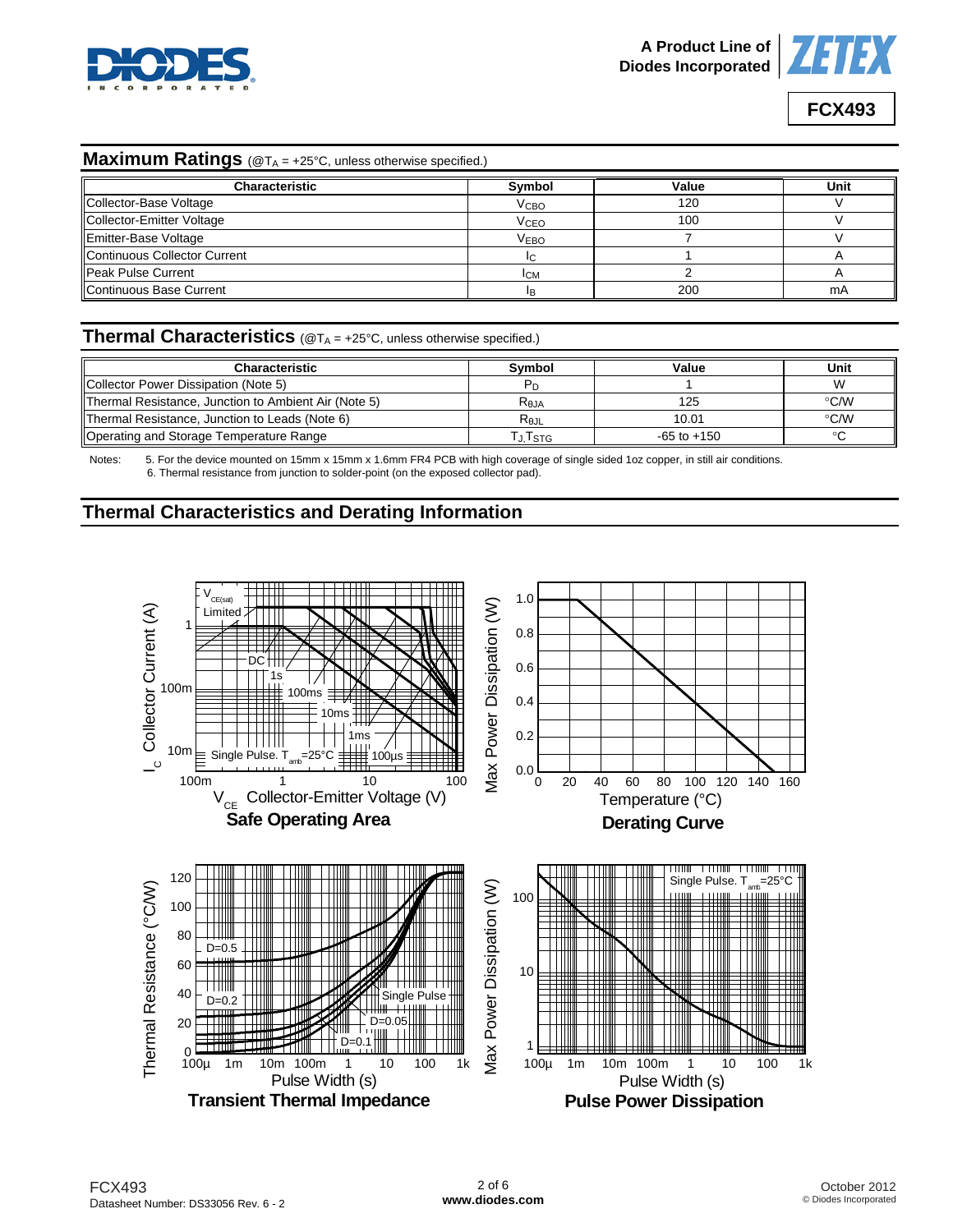



# **Electrical Characteristics** (@TA = +25°C, unless otherwise specified.)

| Characteristic                                | Symbol                  | Min                    | Typ. | Max        | Unit       | <b>Test Condition</b>                                                                                                    |
|-----------------------------------------------|-------------------------|------------------------|------|------------|------------|--------------------------------------------------------------------------------------------------------------------------|
| Collector-Base Breakdown Voltage              | <b>BV<sub>CBO</sub></b> | 120                    |      |            |            | $IC = 100UA$                                                                                                             |
| Collector-Emitter Breakdown Voltage (Note 7)  | <b>BV<sub>CEO</sub></b> | 100                    |      |            |            | $IC = 1mA$                                                                                                               |
| Emitter-Base Breakdown Voltage                | <b>BVEBO</b>            |                        | ۰    |            |            | $I_F = 100 \mu A$                                                                                                        |
| Collector Cutoff Current                      | ICBO                    |                        | ۰    | 100        | nA         | $V_{CB} = 100V$                                                                                                          |
| <b>IEmitter Cutoff Current</b>                | <b>IEBO</b>             | ۰                      |      | 100        | nA         | $V_{FB} = 5V$                                                                                                            |
| <b>Emitter Cutoff Current</b>                 | <b>ICES</b>             | ۰                      |      | 100        | nA         | $V_{CES} = 100V$                                                                                                         |
| DC current transfer Static ratio (Note 7)     | $h_{FE}$                | 100<br>100<br>60<br>20 |      | 300        |            | $I_C = 1mA$ , $V_{CE} = 10V$<br>$IC$ = 250mA, $VCF$ = 10V<br>$c = 500$ mA. $V_{CF} = 10V$<br>$I_C = 1A$ , $V_{CE} = 10V$ |
| Collector-Emitter Saturation Voltage (Note 7) | VCE(sat)                |                        |      | 0.3<br>0.6 |            | $I_C = 500 \text{mA}$ , $I_B = 50 \text{mA}$<br>$I_C = 1A$ , $I_B = 100mA$                                               |
| Base-Emitter Saturation Voltage (Note 7)      | $V_{BE(sat)}$           |                        | ۰    | 1.15       |            | $I_C = 1A$ , $I_B = 100mA$                                                                                               |
| Base-Emitter Turn-on Voltage (Note 7)         | V <sub>BE(on)</sub>     |                        |      | 1.0        | $\vee$     | $I_C = 1A$ , $V_{CE} = 10V$                                                                                              |
| <b>Transitional Frequency</b>                 | $f_{\text{T}}$          | 150                    |      |            | <b>MHz</b> | $IC = 50mA$ , $VCF = 10V$<br>$f = 100 MHz$                                                                               |
| Output capacitance                            | $C_{\rm obo}$           | ۰                      | ۰    | 10         | рF         | $V_{CB}$ = 10V, f = 1MHz,                                                                                                |

Notes: 7. Measured under pulsed conditions. Pulse width ≤ 300μs. Duty cycle ≤ 2%.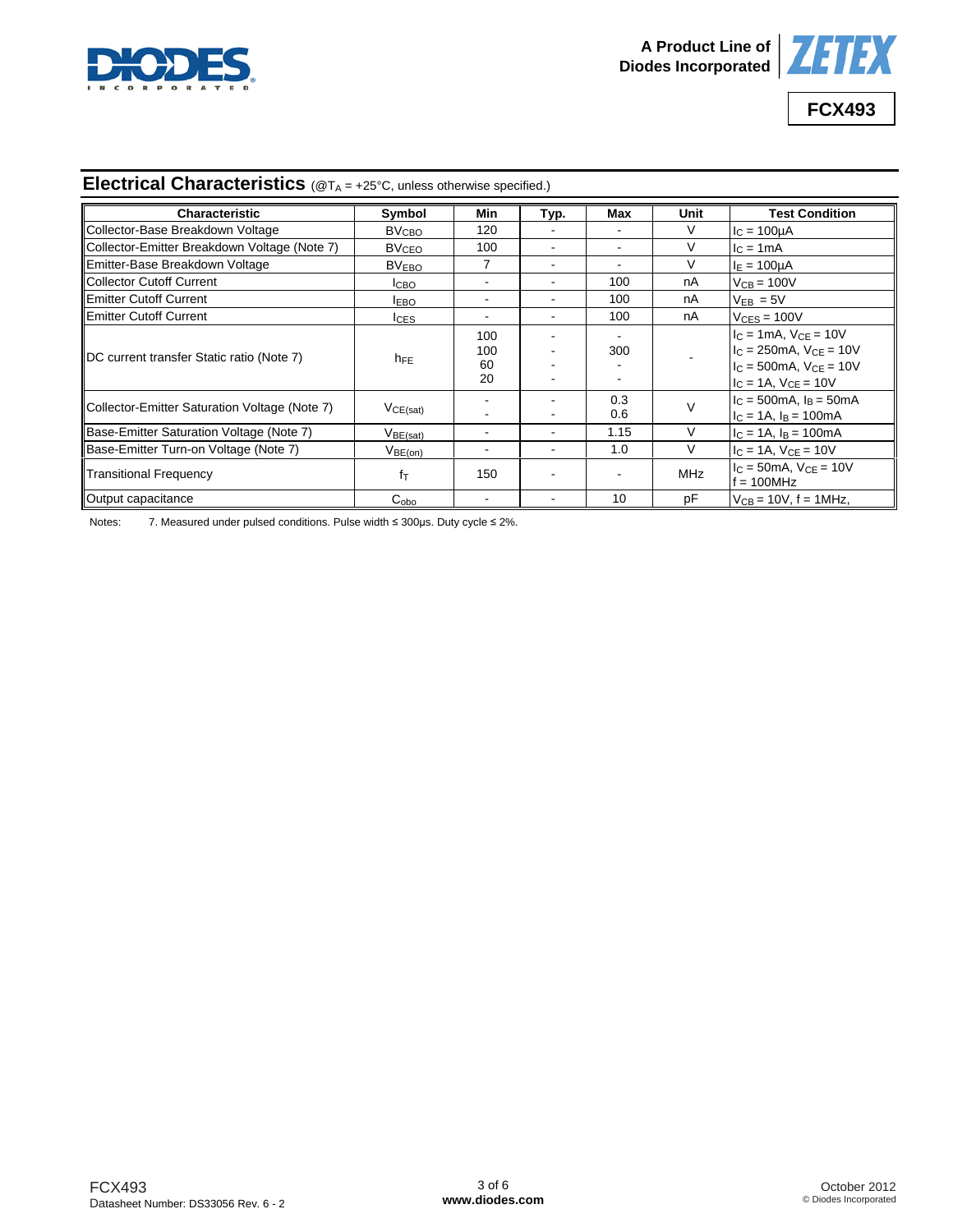



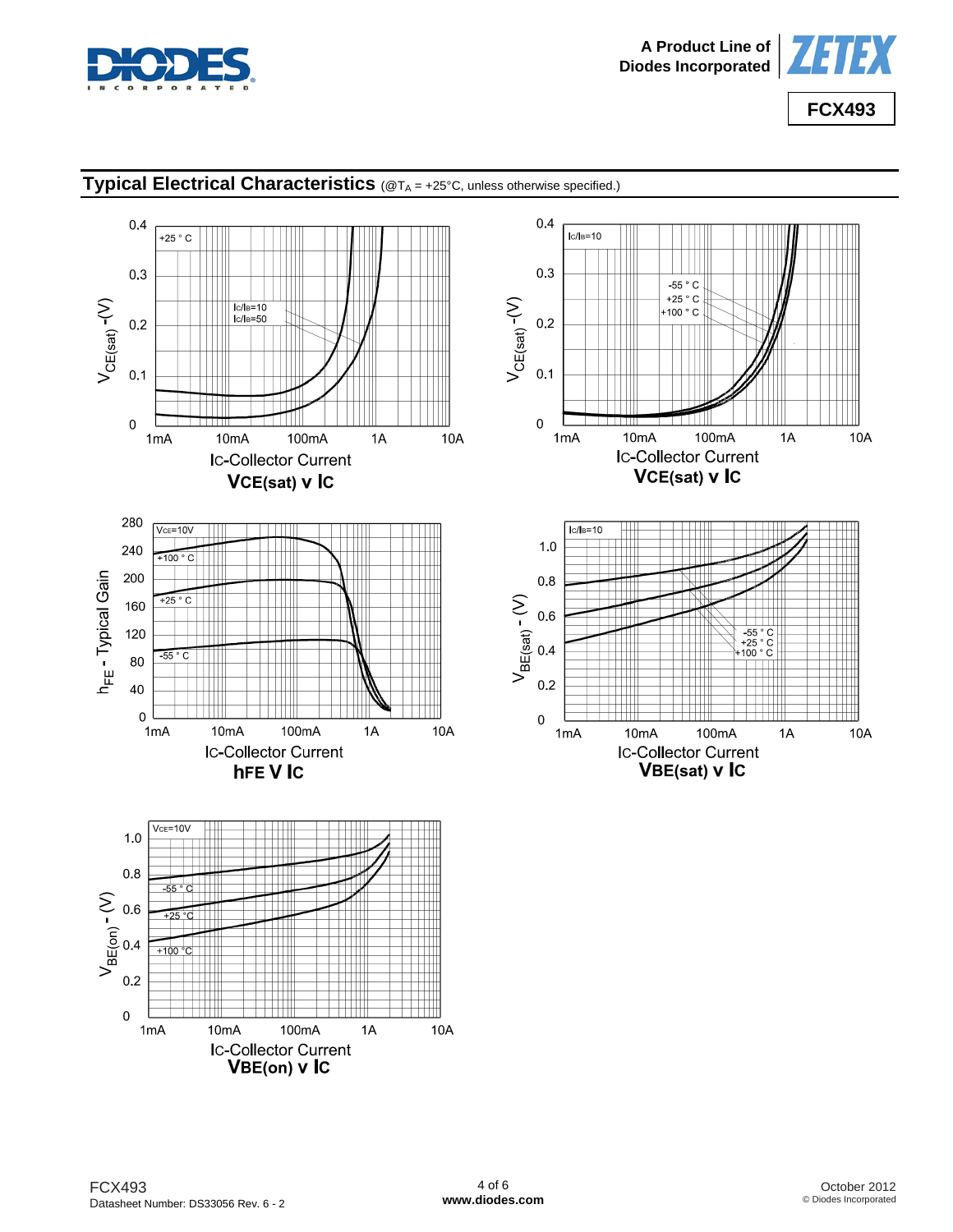



# **Package Outline Dimensions**

Please see AP02002 at [http://www.diodes.com/datasheets/ap02002.pdf fo](http://www.diodes.com/datasheets/ap02002.pdf)r latest version.



| SOT89                |            |      |  |  |
|----------------------|------------|------|--|--|
| Dim                  | Min<br>Max |      |  |  |
| A                    | 1.40       | 1.60 |  |  |
| в                    | 0.44       | 0.62 |  |  |
| Β1                   | 0.35       | 0.54 |  |  |
| C                    | 0.35       | 0.44 |  |  |
| D                    | 4.40       | 4.60 |  |  |
| D1                   | 1.62       | 1.83 |  |  |
| Е                    | 2.29       | 2.60 |  |  |
| е                    | 1.50 Typ   |      |  |  |
| н                    | 3.94       | 4.25 |  |  |
| Η1                   | 2.63       | 2.93 |  |  |
| L                    | 0.89       | 1.20 |  |  |
| All Dimensions in mm |            |      |  |  |

# **Suggested Pad Layout**

Please see AP02001 at [http://www.diodes.com/datasheets/ap02001.pdf fo](http://www.diodes.com/datasheets/ap02001.pdf)r the latest version.



| <b>Dimensions</b> | Value (in mm) |
|-------------------|---------------|
| x                 | 0.900         |
| X <sub>1</sub>    | 1.733         |
| <b>X2</b>         | 0.416         |
|                   | 1.300         |
| Υ1                | 4.600         |
| Υ2                | 1.475         |
| Y3                | 0.950         |
| Υ4                | 1.125         |
| c                 | 1.500         |